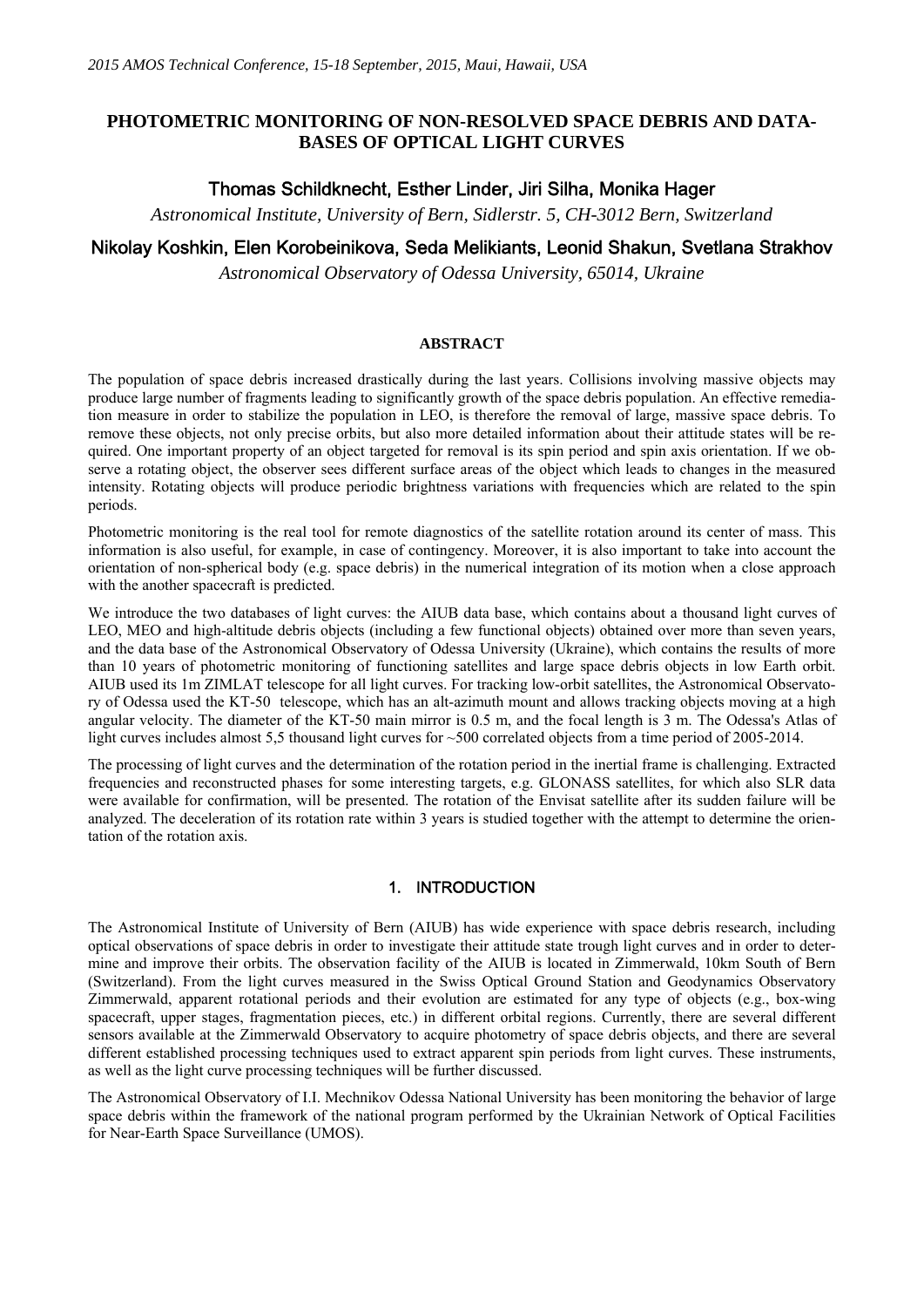## 2. THE ZIMMERWALD OBSERVATORY

AIUB's Swiss Optical Ground Station and Geodynamics Observatory Zimmerwald consists of three main optical systems, the 1-m Zimmerwald Laser and Astrometry Telescope ZIMLAT (Figure 1), the 0.2-m Zimmerwald Small Aperture Robotic Telescope ZimSMART, and the 0.5-m experimental ZimSPACE telescope.

ZIMLAT is used either for satellite laser ranging (SLR) or for optical observation (astrometric positions and magnitudes) of artificial and natural objects in near-Earth space. During daytime the system operates in SLR mode only. During night time the available observation time is shared between SLR and CCD/CMOS observations, based on target priorities. The switching between the modes is done under computer control and needs less than half a minute. In addition, light curves and photometric observations can be acquired (1).

Due to its wide field of view (FoV), which is  $4.1^\circ$  x  $4.1^\circ$ , ZimSMART is best suited for sky surveys. The aim of these surveys is mainly to build-up and maintain a catalogue of artificial satellites and space debris objects (2). Although routine operations are performed, the system is kept in an experimental state to test new software and hardware, as well as new observation strategies.

Also the ZimSPACE telescope serves experimental purposes and is currently used only for follow-up observations to acquire astrometric positions of catalogued debris objects in order to improve their orbits.

Routine photometry measurements are currently mainly performed with ZIMLAT, but occasionally experimental photometric observations using a so-called "streak" approach are also performed. For this purpose the ZimSMART telescope is used because of its wide FoV.



Figure 1: AIUB's 1-meter ZIMLAT telescope dedicated to the photometric and astrometric measurements.

## 3. LIGHT CURVES FROM ZIMMERWALD

### 3.1. Acquisition Methods

There are several different approaches how to acquire and construct a light curve of a space object. In the following sections we discuss two different methods for light curve acquisition, the "classical" photometry performed with ZIM-LAT and the so-called "streak" photometry performed experimentally with ZimSMART. For the "classical" photometry the telescope is tracking the ephemeris of the object of interest in order to maximize the signal-to-noise ratio and a series of frames is acquired either with a CCD or a high-speed CMOS camera. Light curves with the ZIMLAT CCD camera are obtained by taking series of small sub-frames (200x200 pixels or 2.60' x 2.60') centered on the objects (the object is in fact tracked in a closed loop). The exposure time can be chosen from 0.2s on upwards, and filters can be used (e.g. B- and V-filter), depending on the brightness of the object. The sampling interval is about twice the exposure time. After acquiring 500 sub-frames, a full frame with  $2064x2048$  pixels (26.6' x 26.6') is acquired for photometric calibration purposes, resulting in a gap of around 20s between every two series of 500 sub-frames. The intensity of the object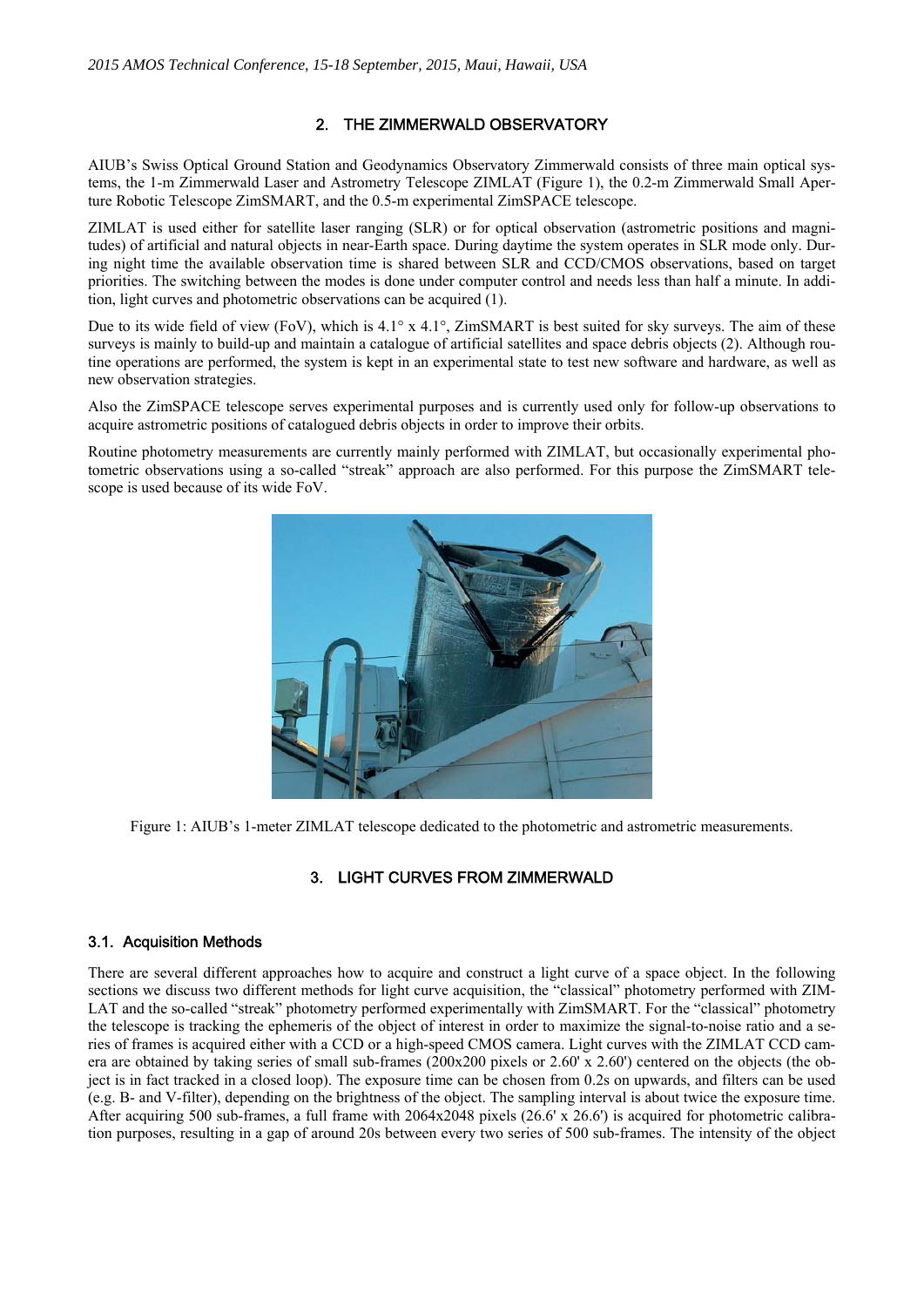is measured on the sub-frames by an automated real-time process and the results are screened for contamination by background stars or, e.g., over- or underexposures. The high-speed CMOS camera allows acquiring full frames with a frame rate of up to 100 frames per second. Closed loop tracking is not required in this case and the frames are processed off line.

An example of a single observation frame is given in Figure 2 were we show SWISSCUBE (2009-051B), a CubeSat type of satellite, in a full frame (26.6' x 26.6') observed during the photometric campaign performed in summer 2014. The object appears in the figure as bright point in the middle of the frame (marked by red circle) with stars appearing as very long streaks. This observation was acquired with the ZIMLAT CCD with a 0.5s exposure time and with no filter.

For fast tumbling objects in MEO and LEO light curves may also be extracted from streaked images of the object. The wide-field ZimSMART telescope tracking in sidereal mode was used for this purpose. In this case relatively long exposure times were used (few minutes for MEO, few seconds for LEO), which led to a situation that object would appear on the frame as a streak. By assuming that the object is moving linearly in the frame during the exposure time (an assumption which is usually justified), the intensity of the streak along its length can be measured (across the streak) and epochs defined by the starting epoch and exposure time can be assigned to given extracted intensity points. As an example, we show in Figure 3 an observation of the SL-16 R/B (2000-006B), an upper stage situated in LEO observed with ZimSMART in April 2015. The object appears in the figure as bright streak in the middle of the frame, with stars appearing as points. The observation was performed with ZimSMART using 3.0s exposure time and with no filter. This method is obviously not suitable for faint objects, where the object's intensity is redistributed over several dozens of pixels, which leads to low signal-to-noise ratio per pixel.



Figure 2: SWISSCUBE (2009-051B) CubeSat satellite captured by ZIMLAT telescope during the photometric campaign performed in June 2014.



Figure 3: SL-16 R/B (2000-006B) upper stage captured by ZimSMART telescope

### 3.2. Apparent Spin Rate Extraction Methods

In general, there are several approaches how to extract frequencies from time series, in our case from light curves. The most popular is Fourier analysis and with it related Fast Fourier Transformation. In astronomy and in space debris area, some other methods were or are used in order to avoid the drawbacks of the Fourier based methods, such as necessity for equally space data or limitations due to the frequency resolution. After a detailed literature review about time series analysis, it was decided to test six different methods in order to extract the apparent spin rate from obtained light curves. The first three implemented methods were the Fast Fourier Transformation (FFT), the Periodogram analysis (5) and Welch's method.(6) These three approaches to detect periods from light curves were chosen as a starting point, despite their mentioned limitations. Further, FFT is commonly used by space debris community to extract frequencies from light curves (7), (8). For that reason it is good to also use this method in order to compare directly results with other authors. The Periodogram analysis and Welch's method were chosen to cross-check results from FFT.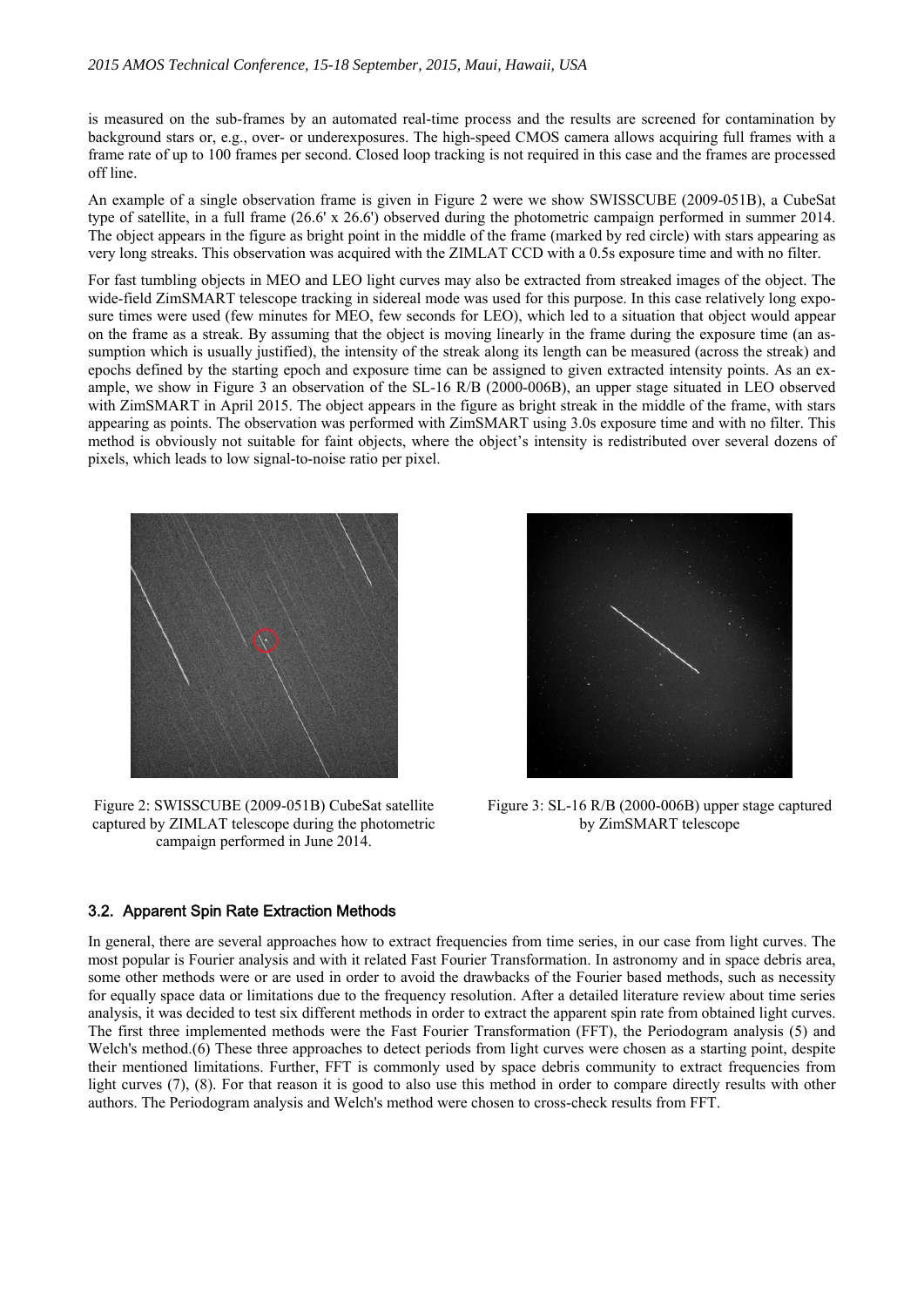However, the mentioned three methods are all based on the Fast Fourier Transformation and therefore they need as an input equally spaced data in time, which is not always possible to obtain in real observation series. To be able to process also unevenly spaced measurements, the Epoch folding method (9) was chosen. Another strong method able to deal with unevenly spaced measurements in time series is the Lomb-Scargle periodogram (10). The reliability and strength of this method has been demonstrated and proven by several teams, e.g., for apparent period estimation from light curves (11) or for apparent period estimation from SLR (Satellite Laser Ranging) range measurements to cooperative targets (objects equipped with retro-reflectors) (12). Additionally, for the final confirmation for the extracted apparent period being present in the data, we used also a visual check of the phase reconstruction. As the name already implies, this method is based on reconstructing the phase by separating the light curve into equally long parts defined by the investigated apparent period and then comparing them between each other to find the best fit.

#### 3.3. Example light curves

As the first example we present observations of PAKSAT 1 (1996-006A), a GEO spacecraft which is not attitude stabilized. Its light curve from 07.11.2014 can be seen in Figure 4. Plotted is the relative magnitude (vertical axis, internal uncalibrated magnitudes) versus time (horizontal axis).

The Epoch Folding detected a period of 585 s and Lomb-Scargle periodogram showed many periods, where the period with the highest power was 519.3 s. Finally, the phase reconstruction was performed, where the investigation started with a period of 550 s, visible by eye in the light curve. The best phase was found for a period of 581 s, which is a value close to the one obtained by Epoch folding. The reconstructed phase for PAKSAT 1 is plotted in Figure 5. For this object its reconstructed phase is rather complex, with one dominant peak and with several smaller peaks and structures. Such a complex phase has been already seen in several cases, mostly for box-wing type of spacecraft like defunct GEO or GLONASS satellites.



Figure 4: Light curve of PAKSAT (1996-006A) from 07.11.2014.



Figure 5: Reconstructed phase of PAKSAT (96006A) from light a curve acquired in 07.11.2014 with an extracted apparent period of 581 s.

An example of observations of a N1 rocket upper stage in LEO (1978-018B), is given in the following. It was observed with the ZIMLAT CCD, as well with the ZIMLAT CMOS camera. The ZIMLAT CCD measurements were taken on 17.02.2014, 16.03.2014 and 06.06.2014. The sampling interval was around 1 s. 1.2 s or 1.1 s. The light curve from 06.06.2014 can be seen in Figure 6. The ZIMLAT CMOS observation was done on 10.02.2015 with a sampling interval of 0.014 s (Figure 7). For the measurements taken with the ZIMLAT CCD, the resulting extracted period from phase reconstruction was 11.4 s, 10.25 s and 10.3 s, for 17.02.2014, 16.03.2014 and 06.06.2014, respectively. However, for the highly resolved light curve from the ZIMLAT CMOS camera, the best phase reconstruction was found for a period of 5.31 s. The reconstructed phase from CMOS data can be seen be seen in Figure 8.

Figure 9 shows a light curve from the decommissioned GLONASS COSMOS 1988 spacecraft (left) and the corresponding phase diagram (right). The reconstructed phase shows many details which cannot be identified in the original light curve. The latter clearly suffers from aliasing and undersampling. The period determined for this object was 9.26 s, being unexpectedly short for this large, massive object.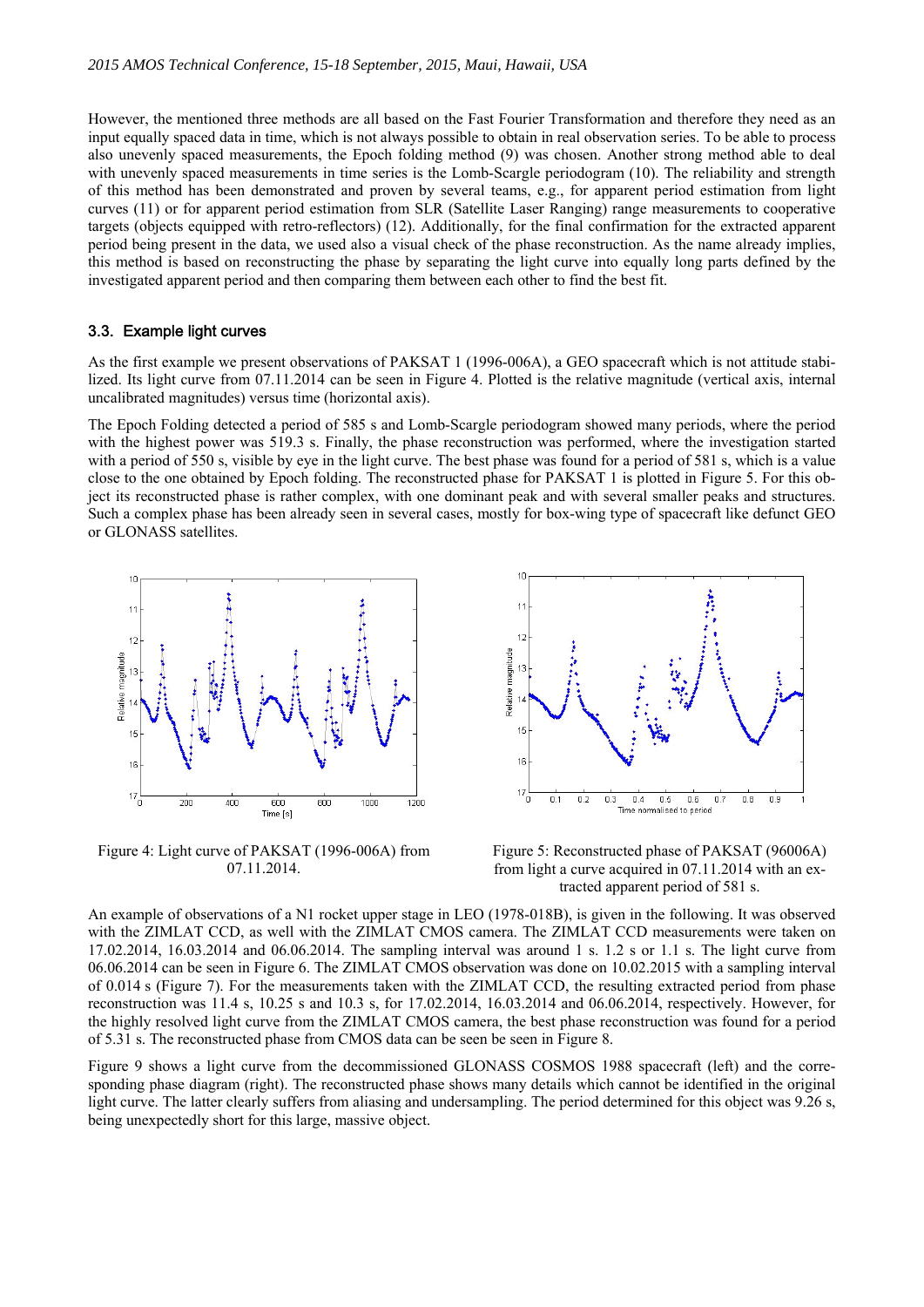

Figure 6: Light curve of 78018B from 06.06.2014, acquired with ZIMLAT CCD.



Figure 7: Light curve of 78018B from 10.02.2015, acquired with ZIMLAT CMOS at 67 frames per second.



Figure 8 Reconstructed phase of 78018B obtained by the "phase reconstruction" method. The estimated apparent period equals to 5.31 s.



Figure 9: Example of a light curve from the decommissioned GLONASS COSMOS 1988 spacecraft (left) and the corresponding phase diagram (right). The light curve shows aliasing effects and is clearly undersampled.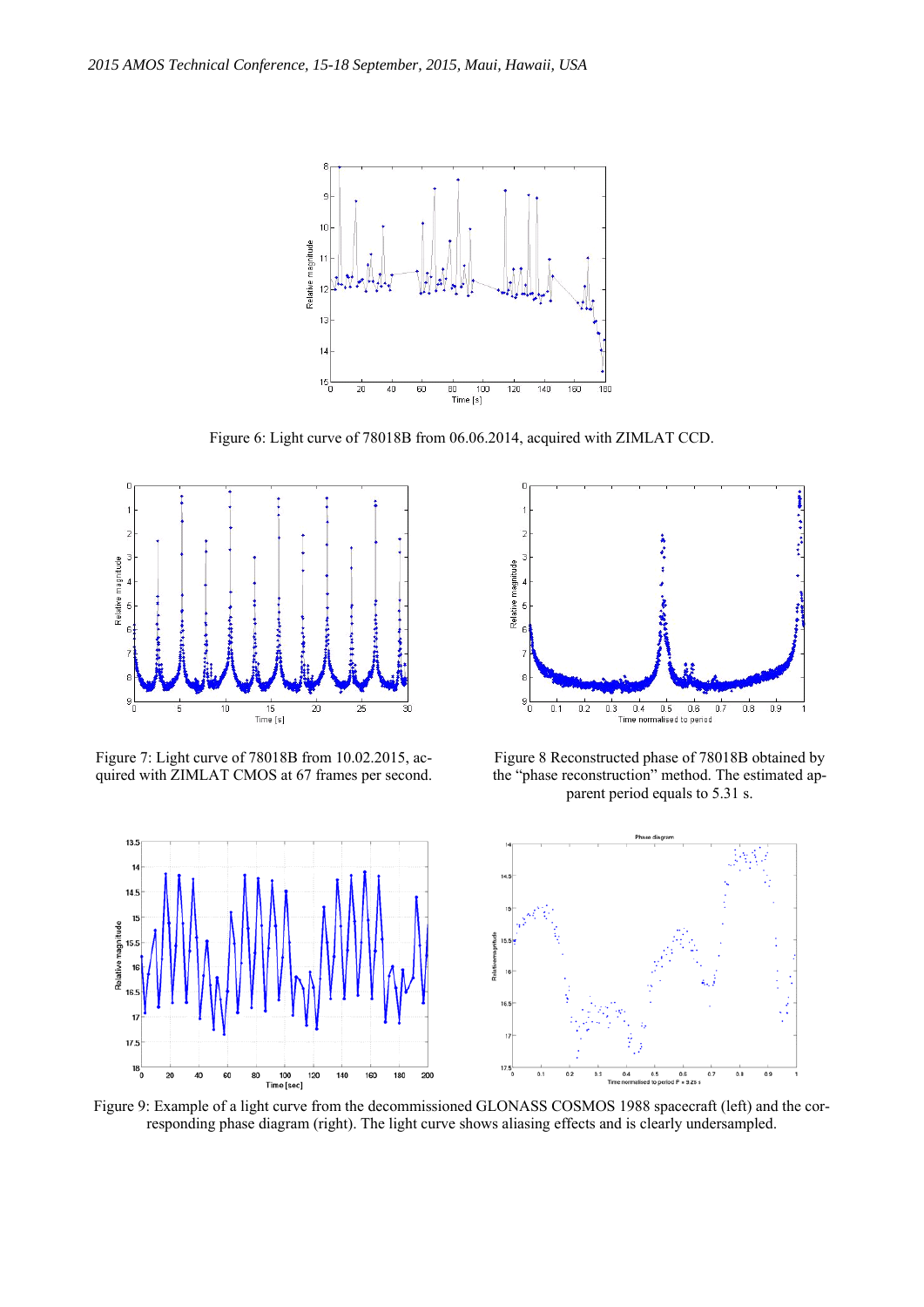## 4. LIGHT CURVES OF ENVISAT FROM ODESSA

At the Astronomical Observatory of I.I. Mechnikov Odessa National University the telescope KT-50 with a high-speed alt-azimuth mount, a mirror of 50-cm diameter and television CCD camera Watec WAT 902H2 Sup has been used to acquire light curves (Figure 10). The telescope is operated in a tracking mode. 50 images of the satellite against the background stars are recorded per second. The telescope's field of view is  $\approx 9'x12'$ , and its limiting magnitude is up to 12m. The satellite brightness and positions are determined using all images, so several thousand measurements are recorded per each pass with a frequency of 50 Hz.



Figure 10: 0.5m aperture KT50 telescope of the Odessa National University.

When the ESA's Earth observation satellite EnviSat suddenly failed in April 2012, the determination of its attitude state by means of optical observations became of immediate interest. In May 2012 ESA was in addition asking the International Laser Ranging Service (ILRS) for support as the spacecraft is equipped with laser retroreflectors and range observations were regularly performed by ILRS before the contingency.

The Odessa Observatory performed photometric measurements of EnviSat without color filters. The response curve is determined by the integral transmission band of the optics and spectral sensitivity of the CCD-camera detector. The calibration of the photometric observations was carried out by means of observation of photometric standard stars. The atmospheric extinction was determined by measuring solar analogue stars and the photometric observations of the target object reduced accordingly. As the satellite reflects off the sunlight, the light curve appearance is defined by its rotation parameters. Generally, the period of the satellite's rotation around the center of mass can be determined if it is noticeably shorter than the total observation period and considerably longer (at least by an order of magnitude) than the time interval between adjacent measurements. When the satellite's rotation period is almost half of the length of the observation series during one satellite's pass or even greater, then the light curve no longer simply reflects the periodicity of the target rotation as the changing observation geometry (phase and aspect angles) results in a substantial change in the shape of the light-curve. Figure 11 shows the light curve of EnviSat obtained with the KT-50 in Odessa on July 9, 2013. The light curve was obtained during a 5.85 minute period when the phase angle increased from 22° to 134° over one pass (period of tracking). The structural analysis of the light curve shows a cyclic recurrence of brightness variations, and a period of 121.7 sec was estimated as the rough synodic rotation period of the satellite. Vertical solid lines mark this time interval. Meanwhile, a sequence of specular flashes, which are likely caused by reflection off one particular feature of the satellite surface, can be distinguished (they are labelled with numbers 1, 2 and 3 in the plot). It is also possible to recognize another sequence of (repeated) quasi-specular brightness peaks (which are labelled with number 4, 5 and 6 in the plot). The variation of the time interval between such flares during a pass depends on the changes in the object-observer geometry and can be used to estimate the orientation of the rotation axis of the object in an inertial frame. This is a prerequisite to transform the observed, so-called "synodic" period into the "sidereal" rotation period of the satellite as observed in an inertial reference frame.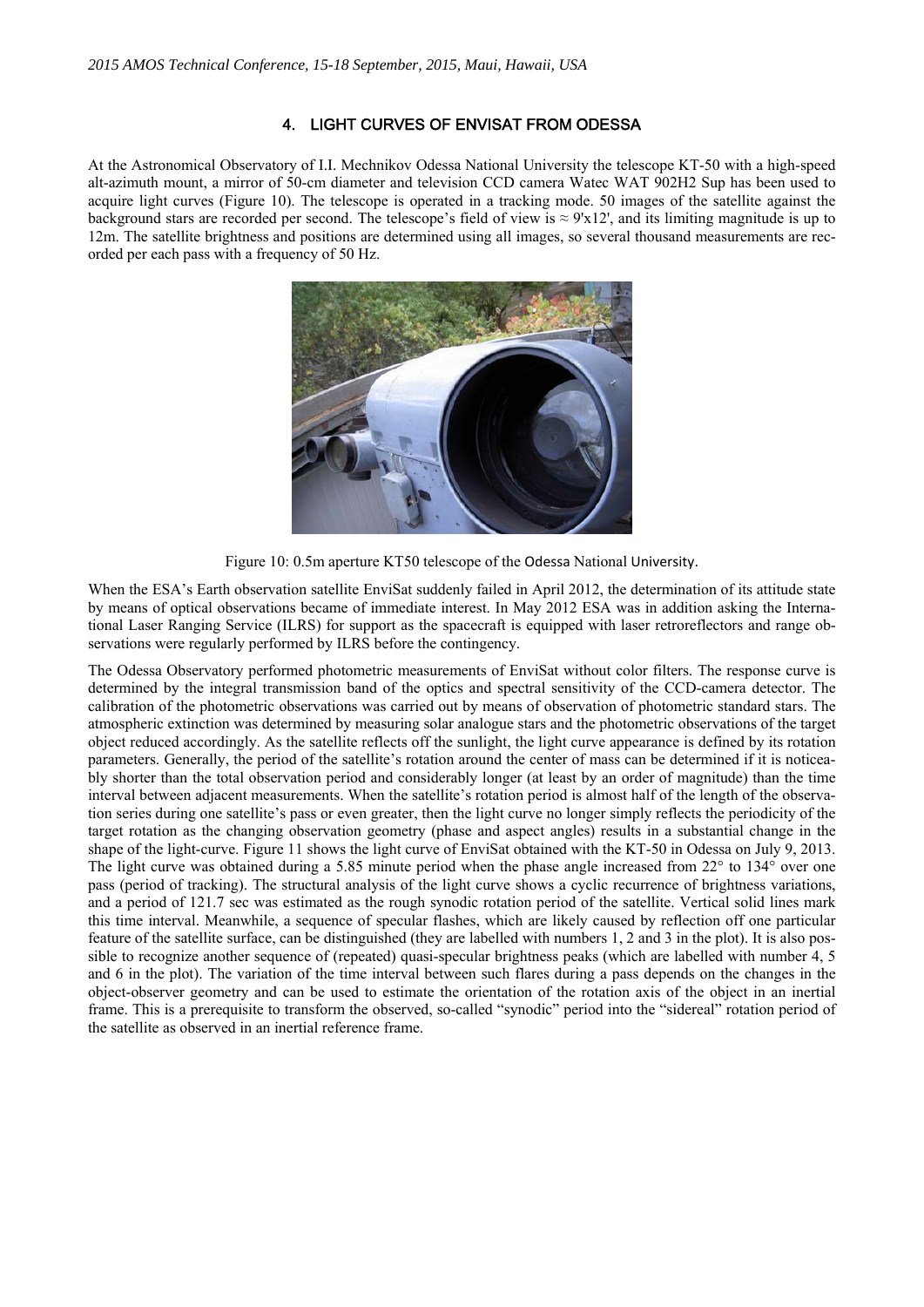

Figure 11: Light curve of EnviSat obtained with the KT-50 in Odessa on July 9, 2013. The synodic period is 121.7 sec (tagged by vertical lines).

Figure 12 shows the observed synodic ("dT", open circles) and the determined sidereal (Psid+ conterclockwise, Psidclockwise rotation) periods of the Envisat rotation from April 2013 to May 2015 (there is always an ambiguity between the clockwise and the counterclockwise rotation of the object which can only be solved by additional observations and modelling).



Figure 12: Changes in synodic ("dT", open circles) and sidereal (Psid+ conterclockwise, Psid- clockwise rotation) periods of the Envisat rotation from April 2013 to May 2015.

AIUB independently determined spin rates for EnviSat from SLR observations performed at Zimmerwald. These range measurements refer to the retroreflector on EnviSat and reflect the motion of the latter around the center of mass of the spacecraft. Figure 13 shows the synodic (blue) and the sidereal (red, green for clockwise and counterclockwise rotation) spin periods of EnviSat as determined by these observations.



Figure 13: Evolution of the synodic (blue) and the sidereal (red, green for clockwise and counterclockwise rotation) spin periods of EnviSat as determined by AIUB from SLR observations from Zimmerwald.